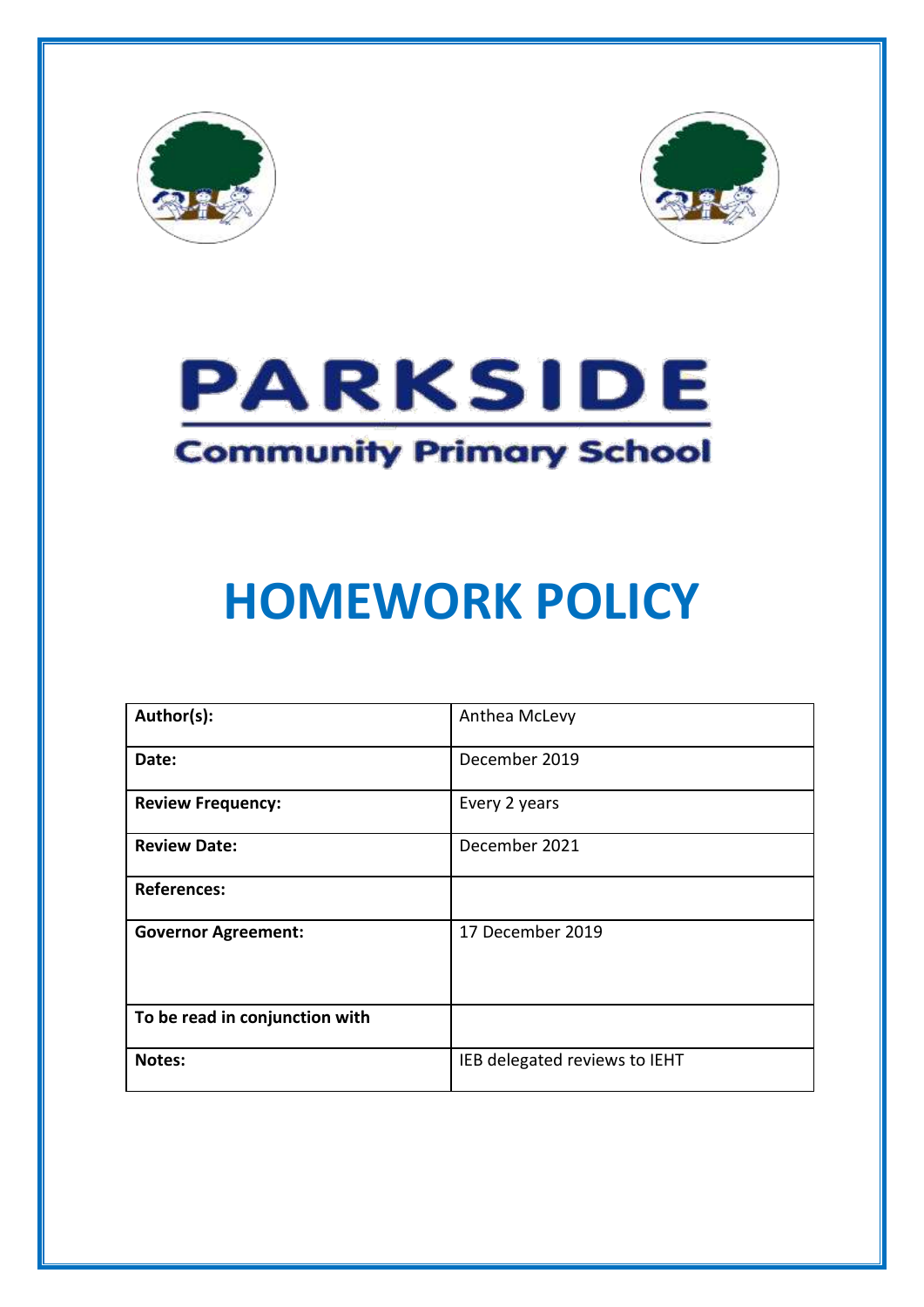

# **Parkside Community Primary School**

# **Homework Policy**

The school policy for homework was developed and agreed by the whole staff and has the full agreement of the Governing Body.

Homework need not and should not get in the way of other activities that children do after school. We advise parents to talk to their child's class teacher to discuss any concerns they may have about the amount of homework their children receive. At Parkside Community Primary School homework is NOT viewed as a compulsory activity and pupils will not be sanctioned as a result of not completing homework.

# **HOMEWORK - A DEFINITION**

Homework is defined as any work or activities which pupils are asked to do outside lesson time, either on their own or with parents or carers.

At Parkside Community Primary School we see learning at home as a valuable part of school life.

# **1. Our Aims:**

- Ensure that parents are clear about what their child is expected to do.
- Ensure consistency of approach throughout the school.
- To use homework as a tool to help to continue to raise standards of attainment.
- Improve the quality of the learning experience offered to pupils and to extend it beyond the classroom environment.
- Provide opportunities for parents, children and the school to work together in partnership in relation to children's learning.
- Encourage pupils and their parents to share and enjoy learning experiences.
- Reinforce work covered in class by providing further opportunities for the individual pupil.
- To practise or consolidate basic skills and knowledge, especially in Maths and English.
- Encourage children to develop the responsibility, confidence and self-discipline needed to study independently.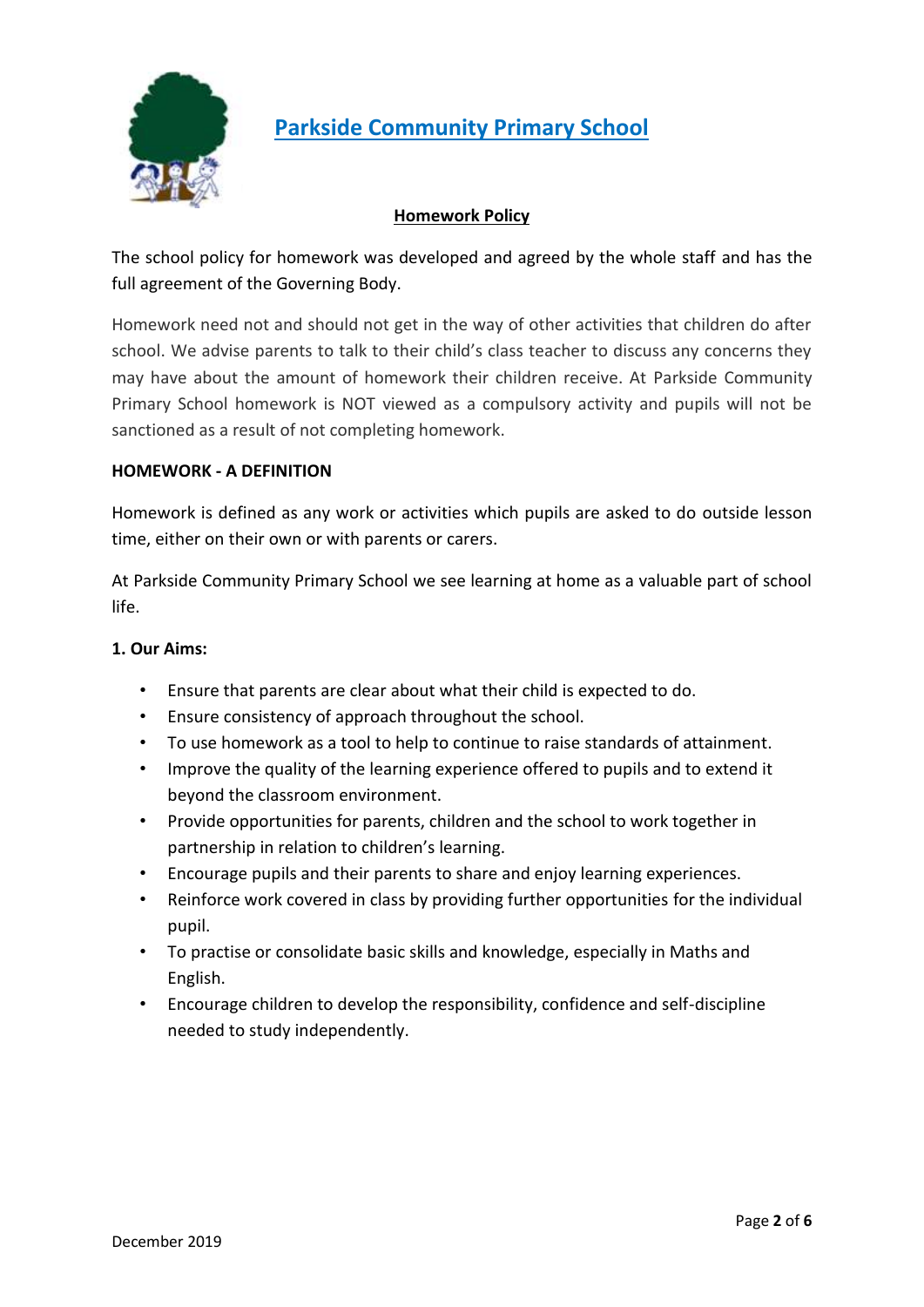# **2. The Nature of Homework**

It should be noted that homework can be set in many different forms with many different expectations and outcomes. It is important to remember that when setting homework there are a number of points to consider:

- 1. The nature and type of homework changes throughout a pupils school learning journey.
- 2. Amount and frequency of homework should increase as a pupil gets older.
- 3. Homework should not cause undue stress on the pupil, family or the teacher.
- 4. It will not necessarily come in the form of a written task.
- 5. Homework should be set regularly from Year R to Year 6.

# **3. Recommended Time Allocation**

Homework should never be too onerous nor should it ever create stress within the pupil's family. If parents have any concerns they should not hesitate to contact the school.

Normally, more than one day will be allowed for the completion of a homework task, except where **daily practise** is to be encouraged e.g. reading, spellings and times tables.

# **TIME ALLOCATION FOR HOMEWORK**

The government recommend the following time allocations for homework. This is only a guideline, and whilst the school endeavours to follow these guidelines carefully, there may be times when these guides are modified or changed.

Reception – A short period each day KS1 (Years 1 and 2)  $-1$  hour per week Lower KS2 (Years 3 and 4)  $- 1.5$  hours per week Upper KS2 (Years 5 and 6) – 2.5 hours per week

# **Homework in each Year Group**

# **Early Years Foundation Stage – Reception**

Children are encouraged to read daily for at least 10 minutes. Phonics and pre-teaching vocabulary is sent home to support the learning within the classroom.

A project based around the topic being covered by the class will be sent home at least once a term for the children to complete. The class teacher will send guidance for this to support the learning.

# **Key Stage 1 – Year 1**

Children are encouraged to read daily for at least 15 minutes. Phonics and pre-teaching vocabulary is sent home to support the learning within the classroom.

A project based around the topic being covered by the class will be sent home at least once a term for the children to complete. The class teacher will send guidance for this to support the learning.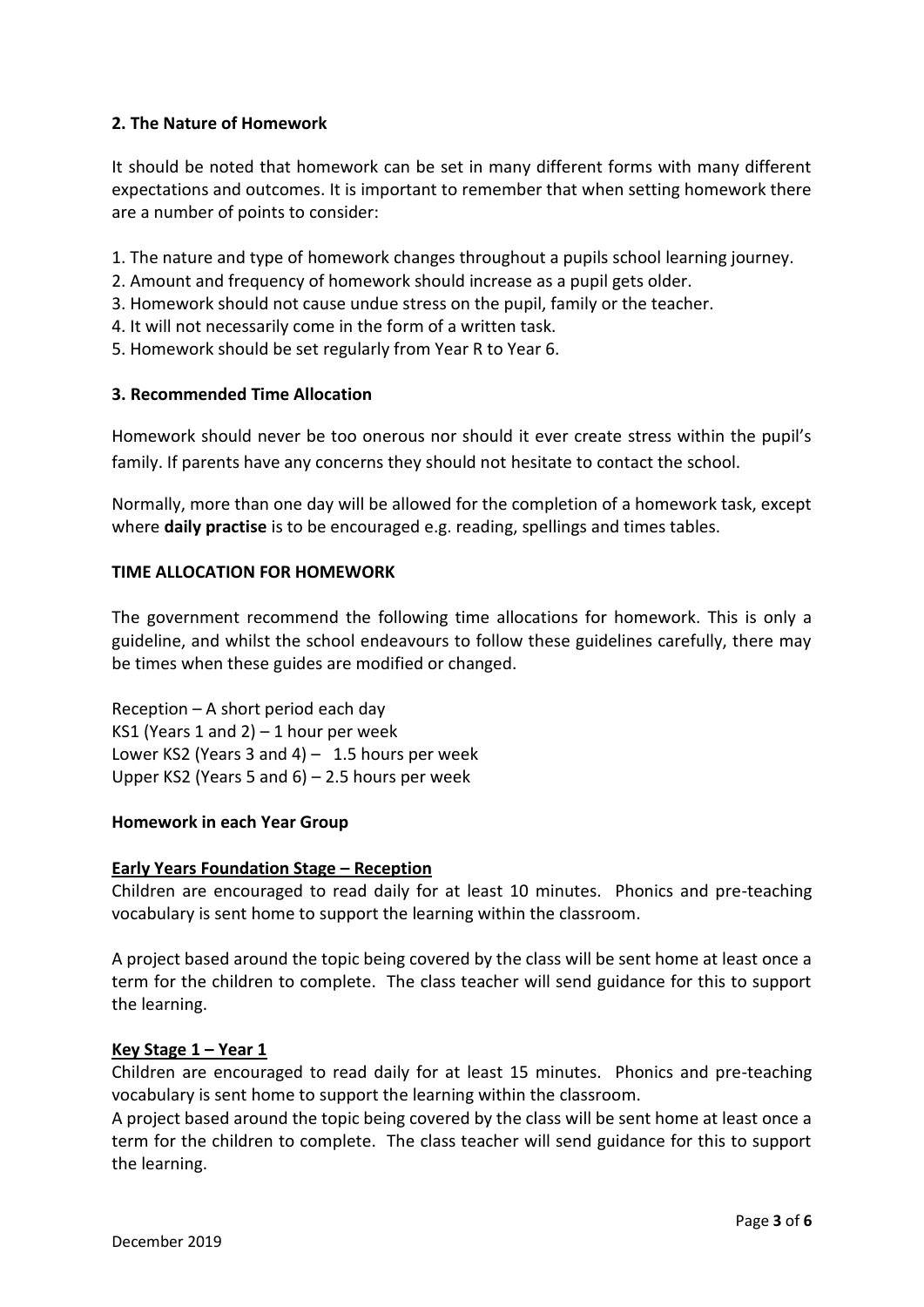# **Key Stage 1 – Year 2**

Children are encouraged to read daily for at least 20 minutes.

Spellings – Pupils will be given a set of weekly spellings to learn and practise each day.

Mathematics – Maths homework will be set weekly by the teacher for the children to complete.

A project based around the topic being covered by the class will be sent home at least once a term for the children to complete. The class teacher will send guidance for this to support the learning.

#### **Key Stage 2 – Year 3**

Children are encouraged to read daily for at least 25 minutes.

Spellings – Pupils will be given a set of weekly spellings to learn and practise each day.

Mathematics – Maths homework will be set weekly by the teacher for the children to complete.

A project based around the topic being covered by the class will be sent home at least once a term for the children to complete. The class teacher will send guidance for this to support the learning.

#### **Key Stage 2 – Year 4**

Children are encouraged to read daily for at least 30 minutes.

Spellings – Pupils will be given a set of weekly spellings to learn and practise each day.

Mathematics – Maths homework will be set weekly by the teacher for the children to complete.

A project based around the topic being covered by the class will be sent home at least once a term for the children to complete. The class teacher will send guidance for this to support the learning.

#### **Key Stage 2 – Year 5**

Children are encouraged to read daily for at least 35 minutes.

Spellings – Pupils will be given a set of weekly spellings to learn and practise each day.

Mathematics – Maths homework will be set weekly by the teacher for the children to complete.

A project based around the topic being covered by the class will be sent home at least once a term for the children to complete. The class teacher will send guidance for this to support the learning.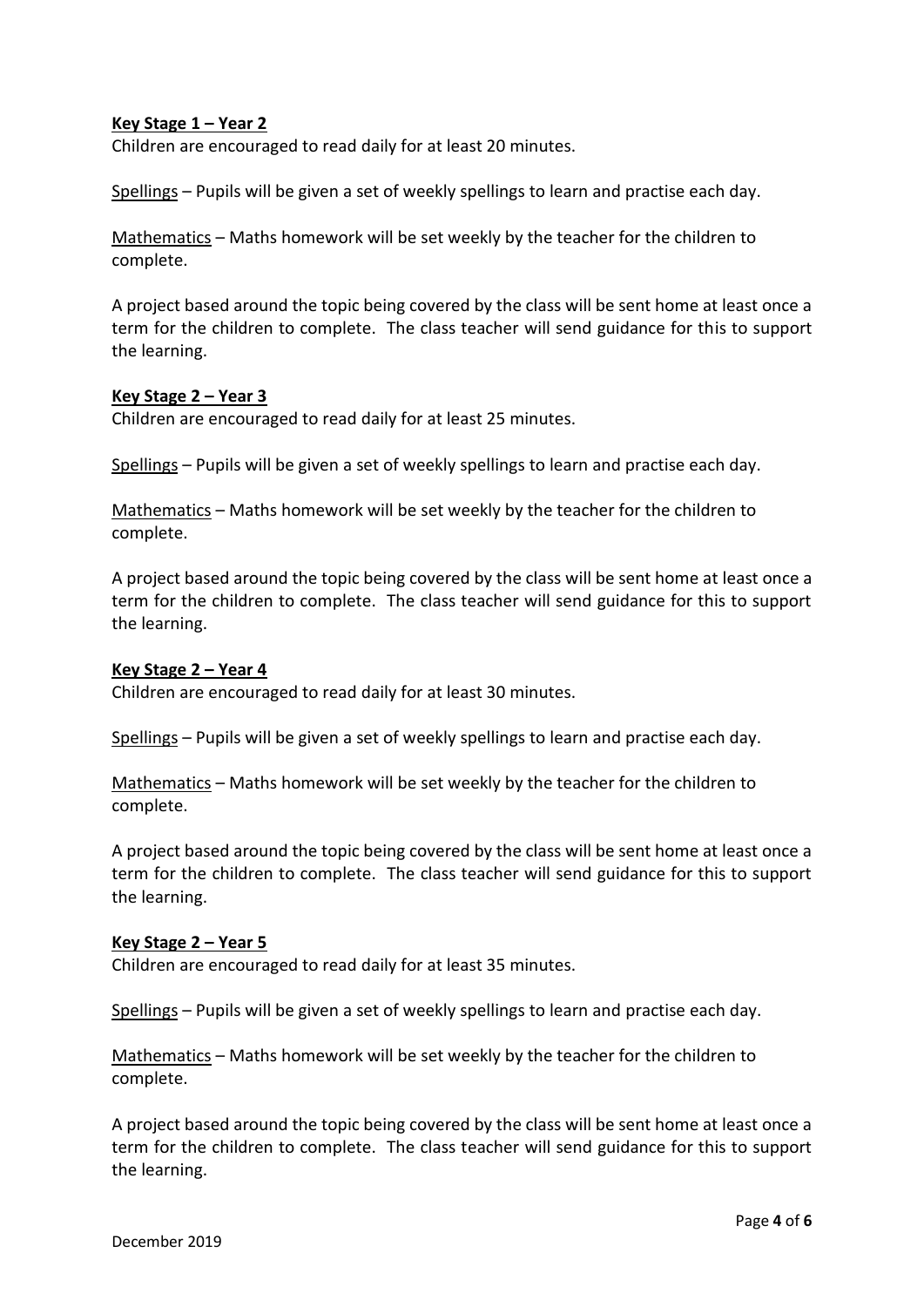# **Key Stage 2 – Year 6**

Children are encouraged to read daily for at least 40 minutes.

Spellings – Pupils will be given a set of weekly spellings to learn and practise each day.

Mathematics – Maths homework will be set weekly by the teacher for the children to complete.

A project based around the topic being covered by the class will be sent home at least once a term for the children to complete. The class teacher will send guidance for this to support the learning.

#### **4. Role of the Class Teacher**

- To provide an explanation of homework tasks to parents when necessary and give guidance of how they might assist their child. This may be done by a note with the work or in the diary, at a parents' meeting or at an open evening.
- To set up regular homework in an easily followed routine.
- To ensure that homework is set consistently across classes.
- To set homework that is differentiated and provides opportunities for all.
- To ensure any homework is purposeful and links directly to the taught curriculum.
- To reward and praise children who regularly complete homework tasks.
- To mark homework and give feedback to pupils.

# **5. Role of the Headteacher and Governing Body**

- To check compliance of the Policy.
- To meet and talk with parents when appropriate.
- To discuss with staff how far the policy is being successfully implemented.
- Inform new parents to the school so that they are aware of the home/school agreement and what it entails.

#### **6. Role of Parents/Carers**

- To support the school by ensuring that their child attempts the homework and returns it to school.
- To provide a suitable place for their child to carry out their homework.
- To encourage and praise their child when they have completed their homework.
- To become actively involved and support their child with homework activities.
- To make it clear that they value homework and they support the school by explaining how it can help learning.
- To make sure the child has the necessary equipment to complete homework.